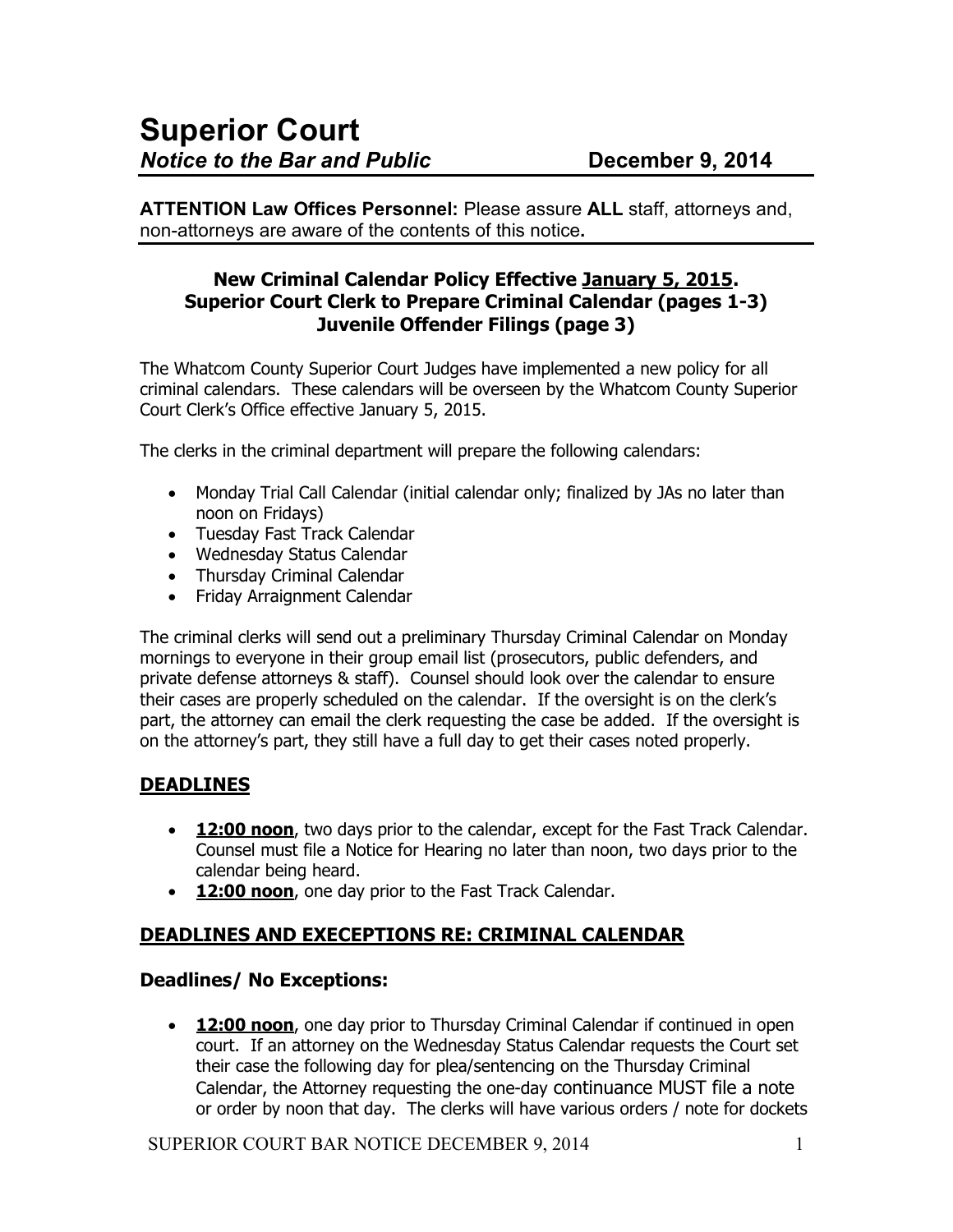available in the courtroom to facilitate expediting this process. Orders / notes received later than noon will NOT be accepted. If any attorney misses this deadline, their case will not be heard.

- **4:00 p.m.**, two days prior to the Thursday Criminal Calendar for in-custody guilty pleas. If an attorney misses the Tuesday, 12:00 noon deadline, and they need to add an in-custody guilty plea to the Thursday Criminal Calendar, they will have until 4:00 p.m. that day to file a Note for Calendar to add their incustody plea. If any attorney misses this deadline, their case will not be heard.
- **2:00 p.m**., one day prior to the Fast Track Calendar. If an attorney misses the 12:00 noon deadline, and they need to add an in-custody guilty plea to the Fast Track Calendar, they will have until 2:00 p.m. to file a Note for Calendar to add their in-custody plea. If any attorney misses this deadline, their case will not be heard.

# **Deadline Exception: Emergencies/Agreement Of Counsel**

If there is an emergency, or an extremely good reason for either a defense attorney or prosecutor to request a hearing past the above-referenced deadlines, the requesting attorney must go directly to the Judge (via their JA) hearing the calendar, not the clerk, to request the hearing. The Judge will determine if the request is approved and the JA will inform the clerk to put the case on the calendar.

# **MANDATORY REQUIREMENTS TO SCHEDULE ALL HEARINGS**

- All Note for Motions filed must state nature of motion;
- All Note for Motions must have an accompanying motion & declaration setting forth issues to be presented to Judge at hearing;
- If there is an order entered in court, and there is a future hearing date contained within the order, the originator of that order must file a separate Note for Motion Calendar, indicating the date for the hearing as referenced in the accompanying order; or
	- $\circ$  Indicate in clear bold writing in the header of the order: "HEARING DATE: 00/00/15 @ 8:30 A.M.," and "CLERK'S ACTION REQUIRED."

# **HEARINGS WILL NOT BE ENTERED BY CLERK FROM CLERK'S MINUTES**

Due to interruptions in the courtroom, hearings can't be set based on a Judge's oral ruling to set a future hearing date. If the Court sets a future hearing in open court, attorneys must still timely file a Note for Hearing or Order Setting Hearing if they want their case heard. Forms will be available in the courtroom to accommodate counsel.

**Only Exceptions** – A clerk will enter a hearing from their clerk's minutes if:

• On the Trial Call Calendar – There is a "5-day bump" setting a case on the next Trial Call calendar; and